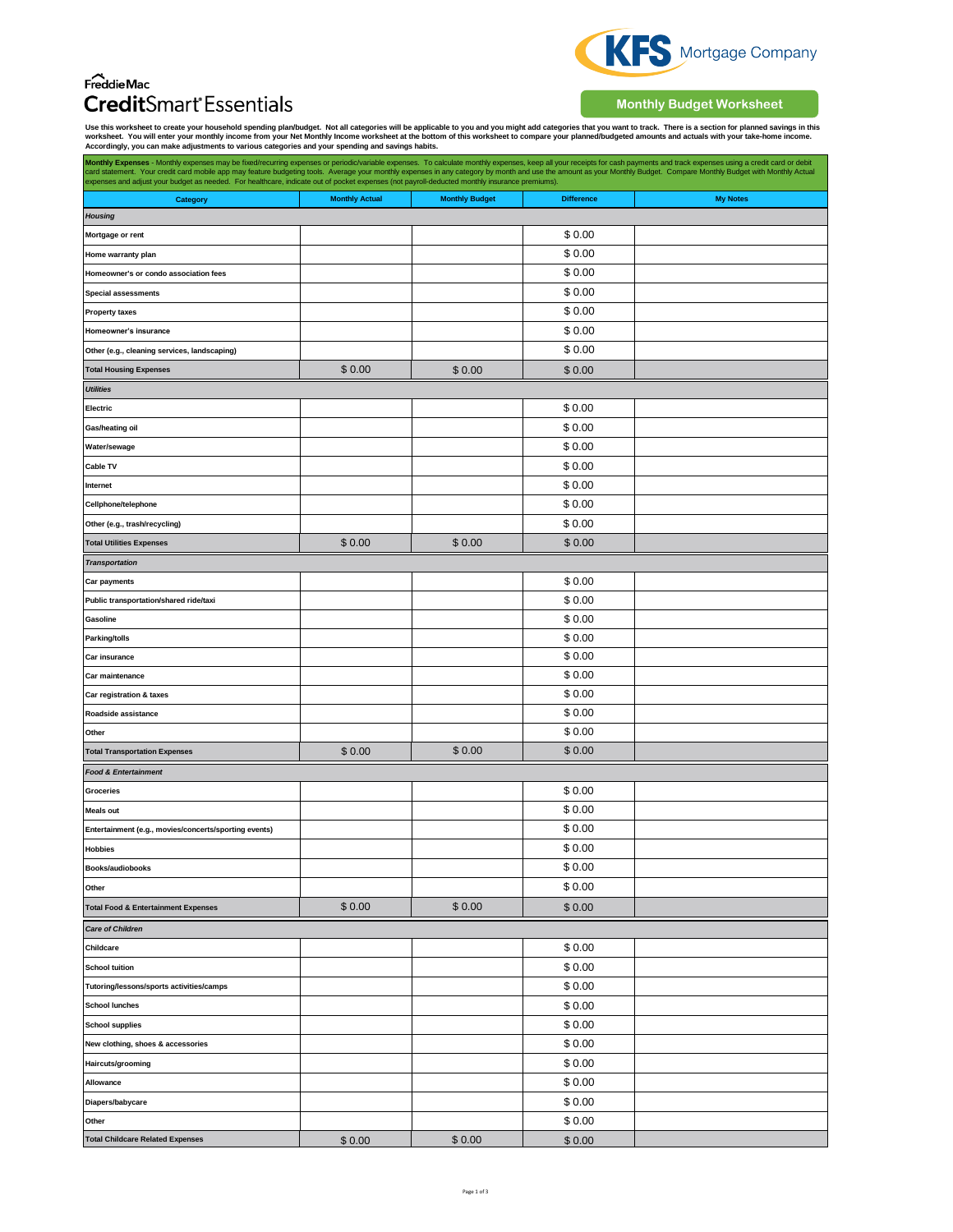| Category                                              | <b>Monthly Actual</b> | <b>Monthly Budget</b> | <b>Difference</b> | <b>My Notes</b>                   |
|-------------------------------------------------------|-----------------------|-----------------------|-------------------|-----------------------------------|
| <b>Subscriptions</b>                                  |                       |                       |                   |                                   |
| Streaming services (e.g., Netflix)                    |                       |                       | \$0.00            |                                   |
| Shopping memberships (e.g., Amazon Prime, Costco)     |                       |                       | \$0.00            |                                   |
| News (e.g., Washington Post)                          |                       |                       | \$0.00            |                                   |
| Meals/food boxes (e.g., Blue Apron)                   |                       |                       | \$0.00            |                                   |
| Gaming                                                |                       |                       | \$0.00            |                                   |
| Other                                                 |                       |                       | \$0.00            |                                   |
| <b>Total Subscriptions Expenses</b>                   | \$0.00                | \$0.00                | \$0.00            |                                   |
| Health, Wellness & Insurance                          |                       |                       |                   |                                   |
| Medical insurance (if not payroll deducted)           |                       |                       | \$0.00            |                                   |
| Dental insurance (if not payroll deducted)            |                       |                       | \$0.00            |                                   |
| Other insurance (e.g., life or disability insurance)  |                       |                       | \$0.00            |                                   |
| Doctors/specialists (including insurance deductibles) |                       |                       | \$0.00            |                                   |
| Therapist/counselor                                   |                       |                       | \$0.00            |                                   |
| Eyecare                                               |                       |                       | \$0.00            |                                   |
| Medicines (prescriptions/over-the-counter)            |                       |                       | \$0.00            |                                   |
| Supplements                                           |                       |                       | \$0.00            |                                   |
| Gym membership/fitness                                |                       |                       | \$0.00            |                                   |
| Other                                                 |                       |                       | \$0.00            |                                   |
| Total Health, Wellness & Insurance Expenses           | \$0.00                | \$0.00                | \$0.00            |                                   |
|                                                       |                       |                       |                   |                                   |
| Personal                                              |                       |                       |                   |                                   |
| Dry cleaning/laundry                                  |                       |                       | \$0.00            |                                   |
| Personal care/grooming                                |                       |                       | \$0.00            |                                   |
| <b>Toiletries/cosmetics</b>                           |                       |                       | \$0.00            |                                   |
| Clothing, shoes, accessories                          |                       |                       | \$0.00            |                                   |
| Other                                                 |                       |                       | \$0.00            |                                   |
| <b>Total Personal Expenses</b>                        | \$0.00                | \$0.00                | \$0.00            |                                   |
| <b>Miscellaneous</b>                                  |                       |                       |                   |                                   |
| <b>Child support</b>                                  |                       |                       | \$0.00            |                                   |
| Alimony                                               |                       |                       | \$0.00            |                                   |
| Petcare                                               |                       |                       | \$0.00            |                                   |
| <b>Supplies for education</b>                         |                       |                       | \$0.00            |                                   |
| <b>Tax preparation fees</b>                           |                       |                       | \$0.00            |                                   |
| Legal fees                                            |                       |                       | \$0.00            |                                   |
| Gifts                                                 |                       |                       | \$0.00            |                                   |
| Donations                                             |                       |                       | \$0.00            |                                   |
| Annual fees for credit cards                          |                       |                       | \$0.00            |                                   |
| Computer/technology/mobile accessories                |                       |                       | \$0.00            |                                   |
| Other                                                 |                       |                       | \$0.00            |                                   |
| <b>Total Miscellaneous Expenses</b>                   | \$0.00                | \$0.00                | \$0.00            |                                   |
| Credit Cards, Loans & Other Debts                     |                       |                       |                   |                                   |
| Credit card 1                                         |                       |                       | \$0.00            | <b>Credit Card &amp; Balance:</b> |
| Credit card 2                                         |                       |                       | \$0.00            | <b>Credit Card &amp; Balance:</b> |
| Credit card 3                                         |                       |                       | \$0.00            | <b>Credit Card &amp; Balance:</b> |
| Student Ioan 1                                        |                       |                       | \$0.00            |                                   |
| Student Ioan 2                                        |                       |                       | \$0.00            |                                   |
| <b>Personal loans</b>                                 |                       |                       | \$0.00            |                                   |
| <b>Medical debts</b>                                  |                       |                       | \$0.00            |                                   |
| Other installment debt                                |                       |                       | \$0.00            |                                   |
| Other                                                 |                       |                       | \$0.00            |                                   |
| Total Credit Cards, Loans & Other Debts               | 0.00                  | 0.00                  | \$0.00            |                                   |
| <b>Total Monthly Expenses</b>                         | \$0.00                | \$0.00                | \$0.00            |                                   |